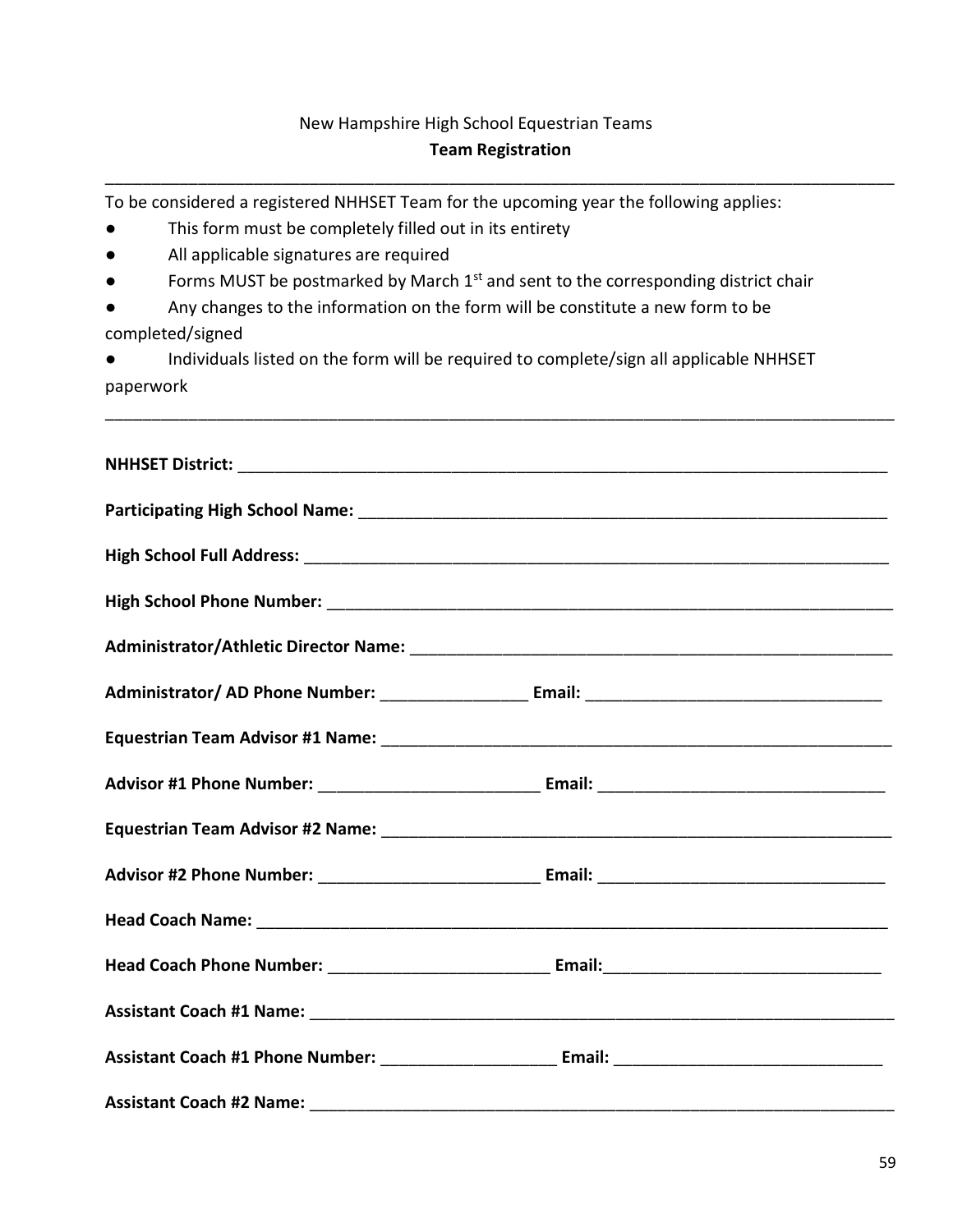| As the Advisors/Coaches of this team, I understand that I am held to the expectations of Section 1<br>NHHSET Advisor/Coach Role Expectations of the NHHSET Rulebook and agree to abide by said rules |                        |  |
|------------------------------------------------------------------------------------------------------------------------------------------------------------------------------------------------------|------------------------|--|
|                                                                                                                                                                                                      |                        |  |
|                                                                                                                                                                                                      |                        |  |
|                                                                                                                                                                                                      |                        |  |
|                                                                                                                                                                                                      |                        |  |
|                                                                                                                                                                                                      |                        |  |
|                                                                                                                                                                                                      |                        |  |
|                                                                                                                                                                                                      | Date: ________________ |  |